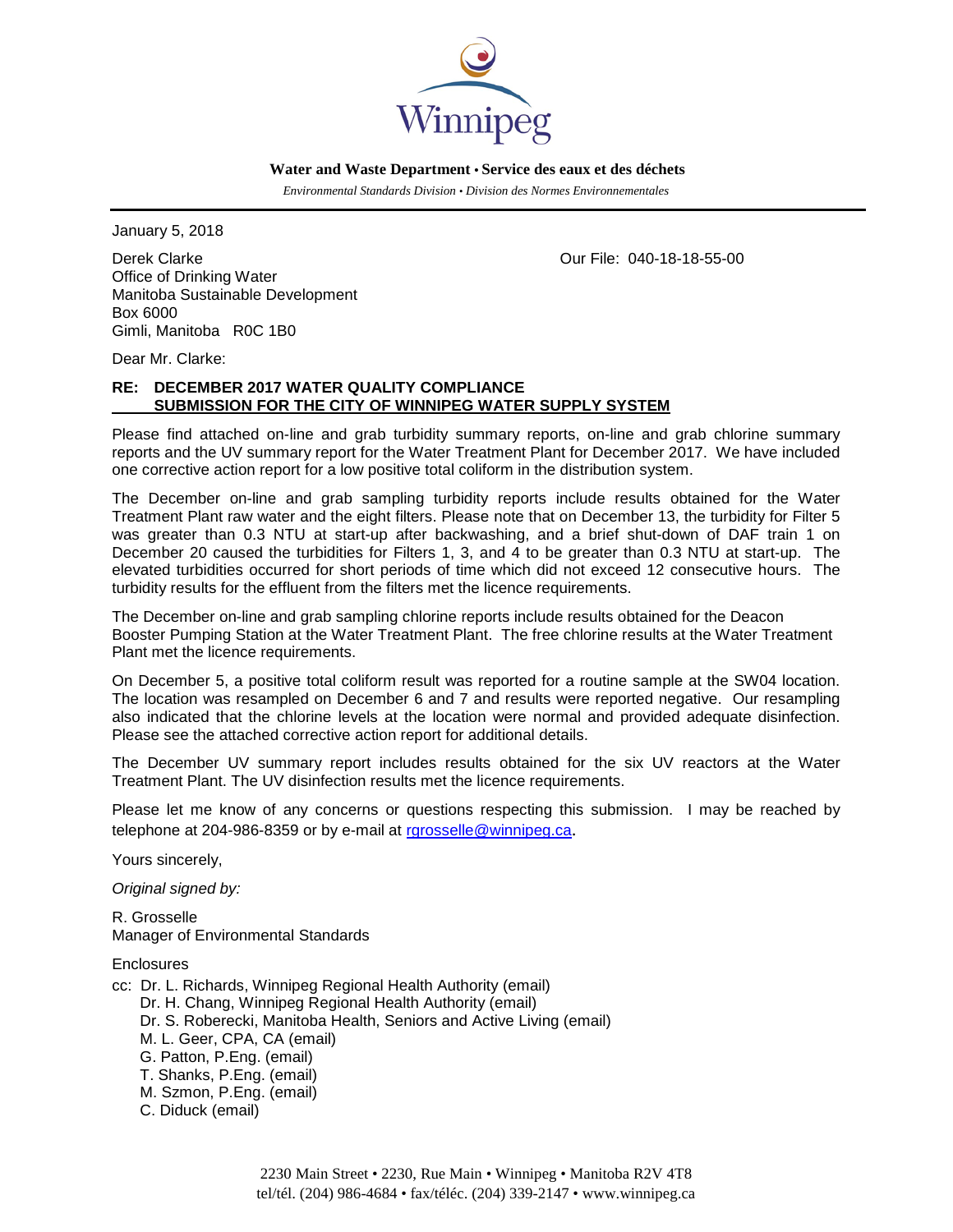

# **CITY OF WINNIPEG**

 Water System Code: **252.00** Licence Number: **PWS-09-412-01**

# WATER AND WASTE DEPARTMENTWATER SERVICES

WATER TREATMENT PLANT TURBIDITY ON-LINE MONITORING REPORT

| December 2017 Turbidity (NTU)                                                                                            |                  |                   |                  |                  |                  |                   |                   |                   |
|--------------------------------------------------------------------------------------------------------------------------|------------------|-------------------|------------------|------------------|------------------|-------------------|-------------------|-------------------|
| Raw                                                                                                                      | Filter #1        | Filter #2         | Filter #3        | Filter #4        | Filter #5        | Filter #6         | Filter #7         | Filter #8         |
| Date                                                                                                                     | Max              | Max               | Max              | Max              | Max              | Max               | Max               | Max               |
| Avg                                                                                                                      | Avg              | Avg               | Avg              | Avg              | Avg              | Avg               | Avg               | Avg               |
| 1/12/2017                                                                                                                | 0.04             | 0.10              | 0.13             | 0.10             | 0.08             | 0.09              | 0.09              | OL                |
| 1.15                                                                                                                     | 0.02             | 0.16              | 0.03             | 0.04             | 0.04             | 0.07              | 0.04              | OL                |
| 2/12/2017                                                                                                                | 0.05             | 0.09              | 0.10             | 0.04             | 0.05             | 0.14              | 0.04              | OL                |
| 1.16                                                                                                                     | 0.03             | 0.16              | 0.03             | 0.07             | 0.09             | 0.07              | 0.08              | <b>OL</b>         |
| 3/12/2017                                                                                                                | 0.08             | 0.08              | 0.05             | 0.06             | 0.07             | 0.15              | 0.10              | OL                |
| 1.15                                                                                                                     | 0.03             | 0.17              | 0.03             | 0.11             | 0.05             | 0.07              | 0.04              | OL                |
| 4/12/2017                                                                                                                | 0.02             | 0.09              | 0.08             | 0.04             | 0.04             | 0.14              | 0.04              | 0.07              |
| 1.13                                                                                                                     | 0.07             | 0.11              | 0.03             | 0.11             | 0.10             | 0.05              | 0.06              | 0.01              |
| 5/12/2017                                                                                                                | 0.05             | 0.10              | 0.10             | 0.07             | 0.04             | 0.11              | 0.09              | 0.00              |
| 1.12                                                                                                                     | 0.03             | 0.16              | 0.03             | 0.04             | 0.10             | 0.08              | 0.04              | 0.05              |
| 6/12/2017                                                                                                                | 0.08             | 0.08              | 0.04             | 0.06             | 0.06             | 0.06              | 0.04              | 0.01              |
| 1.12                                                                                                                     | 0.03             | 0.17              | 0.02             | 0.13             | 0.08             | 0.16              | 0.11              | 0.01              |
| 7/12/2017                                                                                                                | 0.08             | 0.13              | 0.04             | 0.04             | 0.11             | 0.08              | 0.07              | 0.01              |
| 1.13                                                                                                                     | 0.02             | 0.10              | 0.11             | 0.13             | 0.04             | 0.05              | 0.05              | 0.06              |
| 8/12/2017                                                                                                                | 0.09             | 0.10              | 0.03             | 0.05             | 0.03             | 0.07              | 0.03              | 0.00              |
| 1.13                                                                                                                     | 0.04             | 0.20              | 0.18             | 0.10             | 0.08             | 0.16              | 0.10              | 0.04              |
| 9/12/2017                                                                                                                | 0.02             | 0.16              | 0.04             | 0.13             | 0.06             | 0.05              | 0.08              | 0.01              |
| 1.03                                                                                                                     | 0.07             | 0.07              | 0.02             | 0.06             | 0.08             | 0.13              | 0.03              | 0.01              |
| 10/12/2017                                                                                                               | 0.03             | 0.10              | 0.05             | 0.05             | 0.04             | 0.05              | 0.07              | 0.01              |
| 0.96                                                                                                                     | 0.10             | 0.13              | 0.10             | 0.14             | 0.11             | 0.09              | 0.05              | 0.04              |
| 11/12/2017                                                                                                               | 0.03             | 0.19              | 0.03             | 0.08             | 0.04             | 0.08              | 0.08              | 0.00              |
| 0.97                                                                                                                     | 0.05             | 0.10              | 0.10             | 0.05             | 0.11             | 0.17              | 0.04              | 0.05              |
| 12/12/2017                                                                                                               | 0.09             | 0.20              | 0.03             | 0.09             | 0.07             | 0.07              | 0.13              | 0.01              |
| 1.00                                                                                                                     | 0.04             | 0.09              | 0.06             | 0.14             | 0.11             | 0.18              | 0.04              | 0.01              |
| 13/12/2017                                                                                                               | 0.05             | 0.13              | 0.03             | 0.09             | 0.02             | 0.04              | 0.07              | 0.00              |
| 1.05                                                                                                                     | 0.01             | 0.07              | 0.13             | 0.02             | 0.38             | 0.09              | 0.03              | 0.07              |
| 14/12/2017                                                                                                               | 0.02             | 0.07              | 0.08             | 0.06             | 0.06             | 0.05              | 0.04              | 0.00              |
| 0.93                                                                                                                     | 0.07             | 0.17              | 0.02             | 0.10             | 0.08             | 0.16              | 0.11              | 0.01              |
| 15/12/2017                                                                                                               | 0.04             | 0.10              | 0.02             | 0.10             | 0.04             | 0.04              | 0.06              | 0.01              |
| 0.92                                                                                                                     | 0.01             | 0.07              | 0.05             | 0.03             | 0.10             | 0.13              | 0.04              | 0.04              |
| 16/12/2017                                                                                                               | 0.02             | 0.09              | 0.08             | 0.03             | 0.04             | 0.07              | 0.09              | 0.00              |
| 0.91                                                                                                                     | 0.03             | 0.15              | 0.02             | 0.05             | 0.07             | 0.09              | 0.03              | 0.04              |
| 17/12/2017                                                                                                               | 0.02             | 0.07              | 0.03             | 0.04             | 0.07             | 0.13              | 0.03              | 0.01              |
| 0.89                                                                                                                     | 0.06             | 0.16              | 0.02             | 0.10             | 0.10             | 0.05              | 0.10              | 0.01              |
| 18/12/2017                                                                                                               | 0.02             | 0.09              | 0.10             | 0.03             | 0.04             | 0.04              | 0.08              | 0.00              |
| 0.88                                                                                                                     | 0.06             | 0.12              | 0.03             | 0.11             | 0.10             | 0.07              | 0.05              | 0.05              |
| 19/12/2017                                                                                                               | 0.08             | 0.10              | 0.11             | 0.05             | 0.05             | 0.10              | 0.13              | 0.09              |
| 0.87                                                                                                                     | 0.11             | 0.17              | 0.03             | 0.09             | 0.14             | 0.14              | 0.05              | 0.01              |
| 20/12/2017                                                                                                               | 0.42             | 0.21              | 0.31             | 0.38             | 0.11             | 0.08              | 0.17              | 0.02              |
| 0.87                                                                                                                     | 0.11             | 0.09              | 0.05             | 0.09             | 0.15             | 0.23              | 0.08              | 0.05              |
| 21/12/2017                                                                                                               | 0.09             | 0.10              | 0.09             | 0.18             | 0.08             | 0.22              | 0.09              | 0.10              |
| 0.88                                                                                                                     | 0.16             | 0.14              | 0.04             | 0.06             | 0.15             | 0.08              | 0.08              | 0.02              |
| 22/12/2017                                                                                                               | 0.13             | 0.16              | 0.03             | 0.08             | 0.07             | 0.15              | 0.07              | 0.01              |
| 0.86                                                                                                                     | 0.11             | 0.09              | 0.11             | 0.06             | 0.10             | 0.11              | 0.15              | 0.11              |
| 23/12/2017                                                                                                               | 0.08             | 0.07              | 0.03             | 0.16             | 0.10             | 0.21              | 0.08              | 0.02              |
| 0.85                                                                                                                     | 0.17             | 0.11              | 0.05             | 0.05             | 0.14             | 0.06              | 0.07              | 0.04              |
| 24/12/2017                                                                                                               | 0.12             | 0.19              | 0.11             | 0.05             | 0.06             | 0.11              | 0.16              | 0.02              |
| 0.83                                                                                                                     | 0.10             | 0.11              | 0.03             | 0.08             | 0.16             | 0.14              | 0.07              | 0.11              |
| 25/12/2017                                                                                                               | 0.08             | 0.07              | 0.04             | 0.08             | 0.13             | 0.22              | 0.05              | 0.04              |
| 0.81                                                                                                                     | 0.17             | 0.19              | 0.02             | 0.16             | 0.11             | 0.08              | 0.17              | 0.02              |
| 26/12/2017                                                                                                               | 0.06             | 0.16              | 0.12             | 0.04             | 0.06             | 0.21              | 0.14              | 0.02              |
| 0.80                                                                                                                     | 0.12             | 0.10              | 0.03             | 0.16             | 0.16             | 0.09              | 0.10              | 0.12              |
| 27/12/2017                                                                                                               | 0.02             | 0.08              | 0.01             | 0.07             | 0.06             | 0.10              | 0.17              | 0.01              |
| 0.80                                                                                                                     | 0.07             | 0.19              | 0.09             | 0.06             | 0.09             | 0.14              | 0.07              | 0.11              |
| 28/12/2017                                                                                                               | 0.02             | 0.07              | 0.01             | 0.05             | 0.08             | 0.07              | 0.10              | 0.03              |
| 0.79                                                                                                                     | 0.06             | 0.18              | 0.03             | 0.15             | 0.14             | 0.20              | 0.06              | 0.06              |
| 29/12/2017                                                                                                               | 0.02             | 0.12              | 0.02             | 0.15             | 0.06             | 0.06              | 0.16              | 0.02              |
| 0.78                                                                                                                     | 0.03             | 0.14              | 0.10             | 0.04             | 0.14             | 0.10              | 0.09              | 0.11              |
| 30/12/2017                                                                                                               | 0.02             | 0.08              | 0.01             | 0.06             | 0.07             | 0.10              | 0.16              | 0.01              |
| 0.81                                                                                                                     | 0.07             | 0.19              | 0.08             | 0.08             | 0.10             | 0.20              | 0.06              | 0.11              |
| 31/12/2017                                                                                                               | 0.02             | 0.07              | 0.02             | 0.15             | 0.08             | 0.07              | 0.12              | 0.03              |
| 0.81                                                                                                                     | 0.08             | 0.19              | 0.02             | 0.05             | 0.14             | 0.20              | 0.07              | 0.12              |
| Total Number of Measurements Taken, A:                                                                                   | 14160            | 10805             | 14508            | 11360            | 14985            | 13591             | 13373             | 13342             |
| Turbidity Standard for Monitoring Location (NTU):                                                                        | 0.3              | 0.3               | 0.3              | 0.3              | 0.3              | 0.3               | 0.3               | 0.3               |
| Number of Measurements Meeting Standard, B:<br>Compliance with Turbidity Standard, C = B/A X 100%:<br>Note: OL - Offline | 14128<br>99.774% | 10805<br>100.000% | 14502<br>99.959% | 11334<br>99.771% | 14984<br>99.993% | 13591<br>100.000% | 13373<br>100.000% | 13342<br>100.000% |

File Path: N:\Water Treatment Branch\Administration\Reports\Regulatory Submissions\Turbidity\2017\12-December

**Submitted By (Print): D.Merredew** 

Signature: Original signed by D.Merredew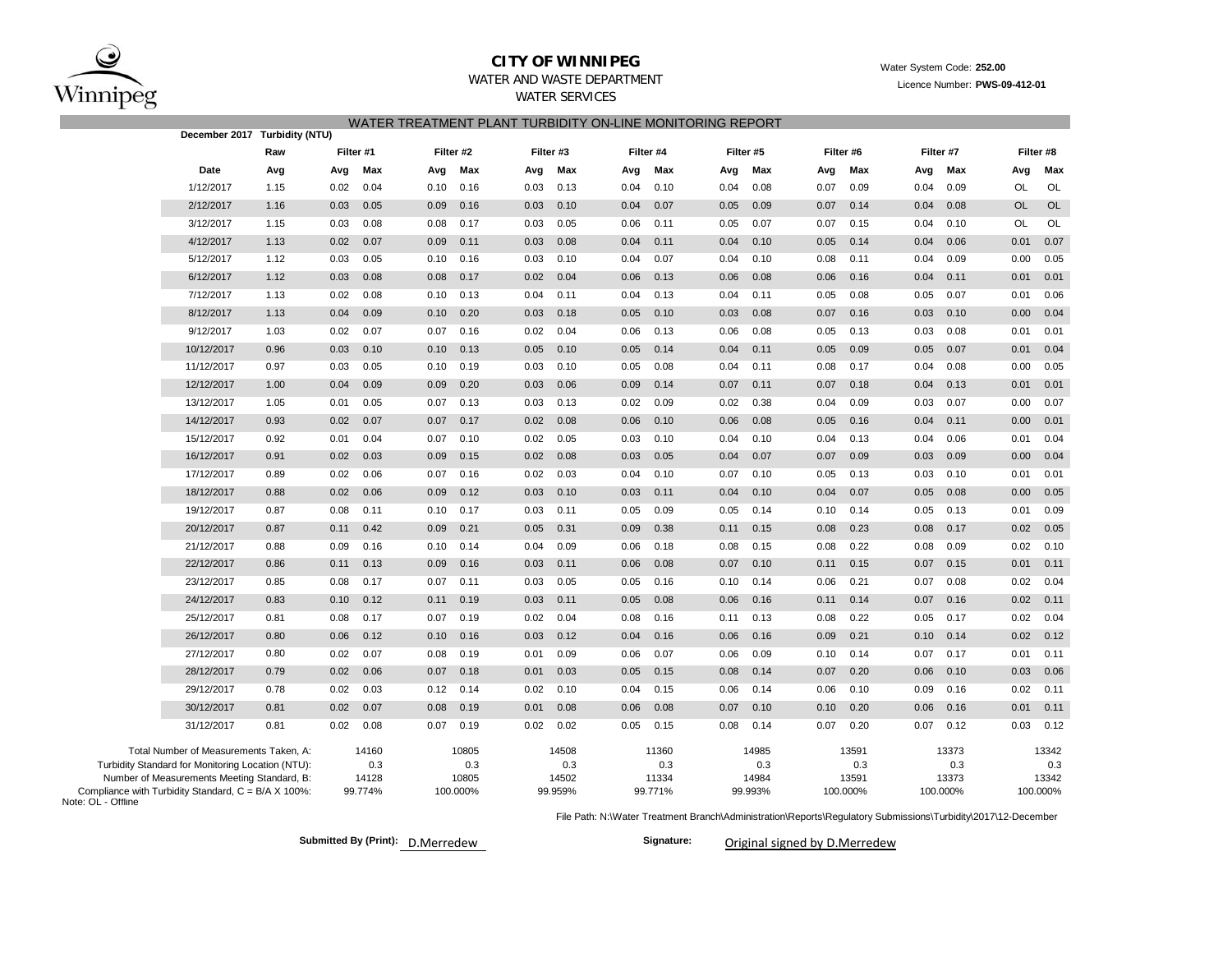

### CITY OF WINNIPEG WATER AND WASTE DEPARTMENT ENVIRONMENTAL STANDARDS DIVISION

## **WATER TREATMENT PLANT TURBIDITY GRAB MONITORING REPORT**

| Water System Code: 252.00                          | <b>Turbidity (NTU)</b> |                  |           |           |           |                     |           |                     |           |           |           |           |           |                     |           |                     |           |           |
|----------------------------------------------------|------------------------|------------------|-----------|-----------|-----------|---------------------|-----------|---------------------|-----------|-----------|-----------|-----------|-----------|---------------------|-----------|---------------------|-----------|-----------|
| Licence No. PWS-09-412-01                          |                        | <b>Raw Water</b> |           | Filter 1  |           | Filter <sub>2</sub> |           | Filter <sub>3</sub> |           | Filter 4  |           | Filter 5  |           | Filter <sub>6</sub> |           | Filter <sub>7</sub> |           | Filter 8  |
| Date                                               |                        |                  |           |           | Grab      |                     |           |                     |           |           |           |           |           |                     |           |                     | Grab      |           |
|                                                    | Grab                   | Analyser         | Grab      | Analyser  |           | Analyser            | Grab      | Analyser            | Grab      | Analyser  | Grab      | Analyser  | Grab      | Analyser            | Grab      | Analyser            |           | Analyser  |
| 01-Dec-2017                                        | <b>NA</b>              | <b>NA</b>        | <b>NA</b> | <b>NA</b> | <b>NA</b> | <b>NA</b>           | <b>NA</b> | <b>NA</b>           | <b>NA</b> | <b>NA</b> | <b>NA</b> | <b>NA</b> | <b>NA</b> | <b>NA</b>           | <b>NA</b> | <b>NA</b>           | <b>OL</b> | OL        |
| 02-Dec-2017                                        | <b>NA</b>              | <b>NA</b>        | <b>NA</b> | <b>NA</b> | <b>NA</b> | <b>NA</b>           | <b>NA</b> | <b>NA</b>           | <b>NA</b> | <b>NA</b> | <b>NA</b> | <b>NA</b> | <b>NA</b> | <b>NA</b>           | <b>NA</b> | <b>NA</b>           | <b>OL</b> | <b>OL</b> |
| 03-Dec-2017                                        | 0.84                   | 1.11             | 0.11      | 0.03      | 0.08      | 0.11                | 0.10      | 0.04                | 0.09      | 0.06      | 0.09      | 0.05      | <b>OL</b> | OL                  | 0.08      | 0.04                | <b>OL</b> | <b>OL</b> |
| 04-Dec-2017                                        | 0.73                   | 1.11             | OL        | <b>OL</b> | 0.08      | 0.11                | 0.10      | 0.04                | OL        | OL        | 0.09      | 0.07      | 0.07      | 0.07                | 0.08      | 0.04                | 0.08      | <0.02     |
| 05-Dec-2017                                        | 0.73                   | 1.09             | 0.09      | 0.02      | 0.10      | 0.13                | <b>OL</b> | OL                  | 0.10      | 0.06      | 0.08      | 0.05      | 0.10      | 0.09                | 0.12      | 0.06                | <b>OL</b> | OL        |
| 06-Dec-2017                                        | 0.92                   | 1.11             | 0.10      | 0.04      | OL        | <b>OL</b>           | 0.08      | 0.02                | 0.09      | 0.06      | 0.08      | 0.05      | OL        | OL                  | 0.08      | 0.04                | 0.08      | <0.02     |
| 07-Dec-2017                                        | 0.82                   | 1.10             | 0.08      | 0.02      | 0.10      | 0.12                | 0.10      | 0.04                | OL        | OL        | OL        | <b>OL</b> | 0.09      | 0.08                | 0.08      | 0.04                | 0.09      | 0.02      |
| 08-Dec-2017                                        | <b>NA</b>              | <b>NA</b>        | <b>NA</b> | <b>NA</b> | <b>NA</b> | <b>NA</b>           | <b>NA</b> | <b>NA</b>           | <b>NA</b> | <b>NA</b> | <b>NA</b> | <b>NA</b> | <b>NA</b> | <b>NA</b>           | <b>NA</b> | <b>NA</b>           | <b>NA</b> | <b>NA</b> |
| 09-Dec-2017                                        | <b>NA</b>              | <b>NA</b>        | <b>NA</b> | <b>NA</b> | <b>NA</b> | <b>NA</b>           | <b>NA</b> | <b>NA</b>           | <b>NA</b> | <b>NA</b> | <b>NA</b> | <b>NA</b> | <b>NA</b> | <b>NA</b>           | <b>NA</b> | <b>NA</b>           | <b>NA</b> | <b>NA</b> |
| 10-Dec-2017                                        | 0.74                   | 0.94             | 0.09      | 0.02      | 0.09      | 0.13                | 0.11      | 0.05                | OL        | OL        | OL        | OL        | 0.10      | 0.08                | 0.10      | 0.05                | 0.13      | 0.03      |
| 11-Dec-2017                                        | 0.79                   | 0.94             | 0.08      | 0.02      | 0.09      | 0.12                | <b>OL</b> | <b>OL</b>           | 0.08      | 0.07      | 0.07      | 0.04      | 0.09      | 0.08                | 0.10      | 0.05                | <b>OL</b> | <b>OL</b> |
| 12-Dec-2017                                        | 0.73                   | 0.94             | 0.12      | 0.04      | OL        | <b>OL</b>           | 0.11      | 0.05                | 0.11      | 0.10      | 0.09      | 0.06      | 0.13      | 0.12                | OL        | <b>OL</b>           | 0.09      | 0.02      |
| 13-Dec-2017                                        | OL                     | <b>OL</b>        | OL        | OL        | OL        | OL                  | OL        | <b>OL</b>           | OL        | OL        | OL        | <b>OL</b> | OL        | OL                  | OL        | OL                  | <b>OL</b> | OL        |
| 14-Dec-2017                                        | 0.73                   | 0.91             | 0.08      | < 0.02    | 0.10      | 0.13                | <b>OL</b> | <b>OL</b>           | 0.08      | 0.05      | 0.06      | 0.05      | 0.09      | 0.08                | OL        | <b>OL</b>           | 0.07      | <0.02     |
| 15-Dec-2017                                        | 0.76                   | 0.88             | OL        | OL        | 0.07      | 0.10                | 0.08      | 0.02                | 0.12      | 0.08      | 0.08      | 0.06      | OL        | OL                  | 0.08      | 0.04                | 0.09      | <0.02     |
| 16-Dec-2017                                        | <b>NA</b>              | <b>NA</b>        | <b>NA</b> | <b>NA</b> | <b>NA</b> | <b>NA</b>           | <b>NA</b> | <b>NA</b>           | <b>NA</b> | <b>NA</b> | <b>NA</b> | <b>NA</b> | <b>NA</b> | <b>NA</b>           | <b>NA</b> | <b>NA</b>           | <b>NA</b> | <b>NA</b> |
| 17-Dec-2017                                        | 0.74                   | 0.89             | 0.09      | 0.02      | OL        | <b>OL</b>           | 0.07      | < 0.02              | 0.09      | 0.06      | 0.07      | 0.06      | 0.13      | 0.11                | 0.09      | 0.04                | 0.07      | <0.02     |
| 18-Dec-2017                                        | 0.76                   | 0.84             | OL        | OL        | 0.09      | 0.10                | 0.11      | 0.03                | OL        | OL        | 0.14      | 0.08      | 0.10      | 0.07                | 0.12      | 0.04                | 0.11      | <0.02     |
| 19-Dec-2017                                        | 0.65                   | 0.85             | 0.10      | 0.10      | 0.11      | 0.12                | 0.19      | 0.10                | 0.11      | 0.07      | 0.10      | 0.08      | 0.12      | 0.11                | 0.13      | 0.08                | OL        | OL        |
| 20-Dec-2017                                        | 0.79                   | 0.86             | 0.50      | 0.41      | OL        | <b>OL</b>           | 0.46      | 0.31                | 0.52      | 0.39      | 0.16      | 0.13      | 0.19      | 0.16                | OL        | OL                  | 0.11      | 0.04      |
| 21-Dec-2017                                        | 0.65                   | 0.87             | OL        | OL        | 0.10      | 0.10                | 0.12      | 0.03                | 0.16      | 0.11      | 0.11      | 0.10      | 0.11      | 0.10                | 0.11      | 0.06                | 0.11      | 0.04      |
| 22-Dec-2017                                        | <b>NA</b>              | <b>NA</b>        | <b>NA</b> | <b>NA</b> | <b>NA</b> | <b>NA</b>           | <b>NA</b> | <b>NA</b>           | <b>NA</b> | <b>NA</b> | <b>NA</b> | <b>NA</b> | <b>NA</b> | <b>NA</b>           | <b>NA</b> | <b>NA</b>           | <b>NA</b> | <b>NA</b> |
| 23-Dec-2017                                        | <b>NA</b>              | <b>NA</b>        | <b>NA</b> | <b>NA</b> | <b>NA</b> | <b>NA</b>           | <b>NA</b> | <b>NA</b>           | <b>NA</b> | <b>NA</b> | <b>NA</b> | <b>NA</b> | <b>NA</b> | <b>NA</b>           | <b>NA</b> | <b>NA</b>           | <b>NA</b> | <b>NA</b> |
| 24-Dec-2017                                        | 0.74                   | 0.81             | 0.11      | 0.10      | 0.12      | 0.13                | <b>OL</b> | <b>OL</b>           | 0.10      | 0.07      | 0.09      | 0.08      | 0.12      | 0.12                | 0.15      | 0.10                | <b>OL</b> | <b>OL</b> |
| 25-Dec-2017                                        | <b>NA</b>              | <b>NA</b>        | <b>NA</b> | <b>NA</b> | <b>NA</b> | <b>NA</b>           | <b>NA</b> | <b>NA</b>           | <b>NA</b> | <b>NA</b> | <b>NA</b> | <b>NA</b> | <b>NA</b> | <b>NA</b>           | <b>NA</b> | <b>NA</b>           | <b>NA</b> | <b>NA</b> |
| 26-Dec-2017                                        | <b>NA</b>              | <b>NA</b>        | <b>NA</b> | <b>NA</b> | <b>NA</b> | <b>NA</b>           | <b>NA</b> | <b>NA</b>           | <b>NA</b> | <b>NA</b> | <b>NA</b> | <b>NA</b> | <b>NA</b> | <b>NA</b>           | <b>NA</b> | <b>NA</b>           | <b>NA</b> | <b>NA</b> |
| 27-Dec-2017                                        | 0.61                   | 0.76             | 0.10      | 0.02      | 0.12      | 0.14                | OL        | OL                  | 0.10      | 0.06      | 0.10      | 0.07      | 0.13      | 0.10                | OL        | OL                  | 0.11      | 0.04      |
| 28-Dec-2017                                        | 0.62                   | 0.77             | OL        | <b>OL</b> | 0.08      | 0.11                | 0.09      | < 0.02              | 0.13      | 0.09      | 0.13      | 0.09      | <b>OL</b> | OL                  | 0.13      | 0.08                | 0.14      | 0.05      |
| 29-Dec-2017                                        | 0.63                   | 0.76             | 0.10      | <0.02     | 0.10      | 0.13                | 0.13      | 0.03                | 0.12      | 0.07      | <b>OL</b> | OL        | 0.13      | 0.09                | 0.13      | 0.09                | 0.14      | 0.06      |
| 30-Dec-2017                                        | <b>NA</b>              | <b>NA</b>        | <b>NA</b> | <b>NA</b> | <b>NA</b> | <b>NA</b>           | 0.09      | < 0.02              | <b>NA</b> | <b>NA</b> | <b>NA</b> | <b>NA</b> | <b>NA</b> | <b>NA</b>           | <b>NA</b> | <b>NA</b>           | <b>NA</b> | <b>NA</b> |
| 31-Dec-2017                                        | 0.62                   | 0.80             | OL        | OL        | 0.10      | 0.12                | 0.11      | 0.02                | 0.16      | 0.11      | 0.13      | 0.10      | OL        | OL                  | 0.13      | 0.08                | 0.13      | 0.05      |
| Total number of measurements taken, A:             |                        |                  | 14        |           | 16        |                     | 16        |                     | 16        |           | 17        |           | 15        |                     | 16        |                     | 15        |           |
| Turbidity Standard for Monitoring Location (NTU):  |                        |                  | 0.30      |           | 0.30      |                     | 0.30      |                     | 0.30      |           | 0.30      |           | 0.30      |                     | 0.30      |                     | 0.30      |           |
| Number of measurements meeting standard, B:        |                        |                  | 13        |           | 16        |                     | 15        |                     | 15        |           | 17        |           | 15        |                     | 16        |                     | 15        |           |
| Compliance with Turbidity Standard, C= B/A X 100%: |                        |                  | 93%       |           | 100%      |                     | 94%       |                     | 94%       |           | 100%      |           | 100%      |                     | 100%      |                     | 100%      |           |

NS: No Sample NA: Not Analyzed OL: Off-Line

**Approved in LIMS By:** WTP shutdown. **C.Diduck** The raw water and filter effluent analyzers were offline on December 13, 2017 due to a scheduled

**Comments: Report Compiled By: H.Demchenko**

Printed From : N:\WQ Data\Routine Water Quality\2015\Turbidity.xls **Date Approved:** File: WQR3

**5-Jan-18**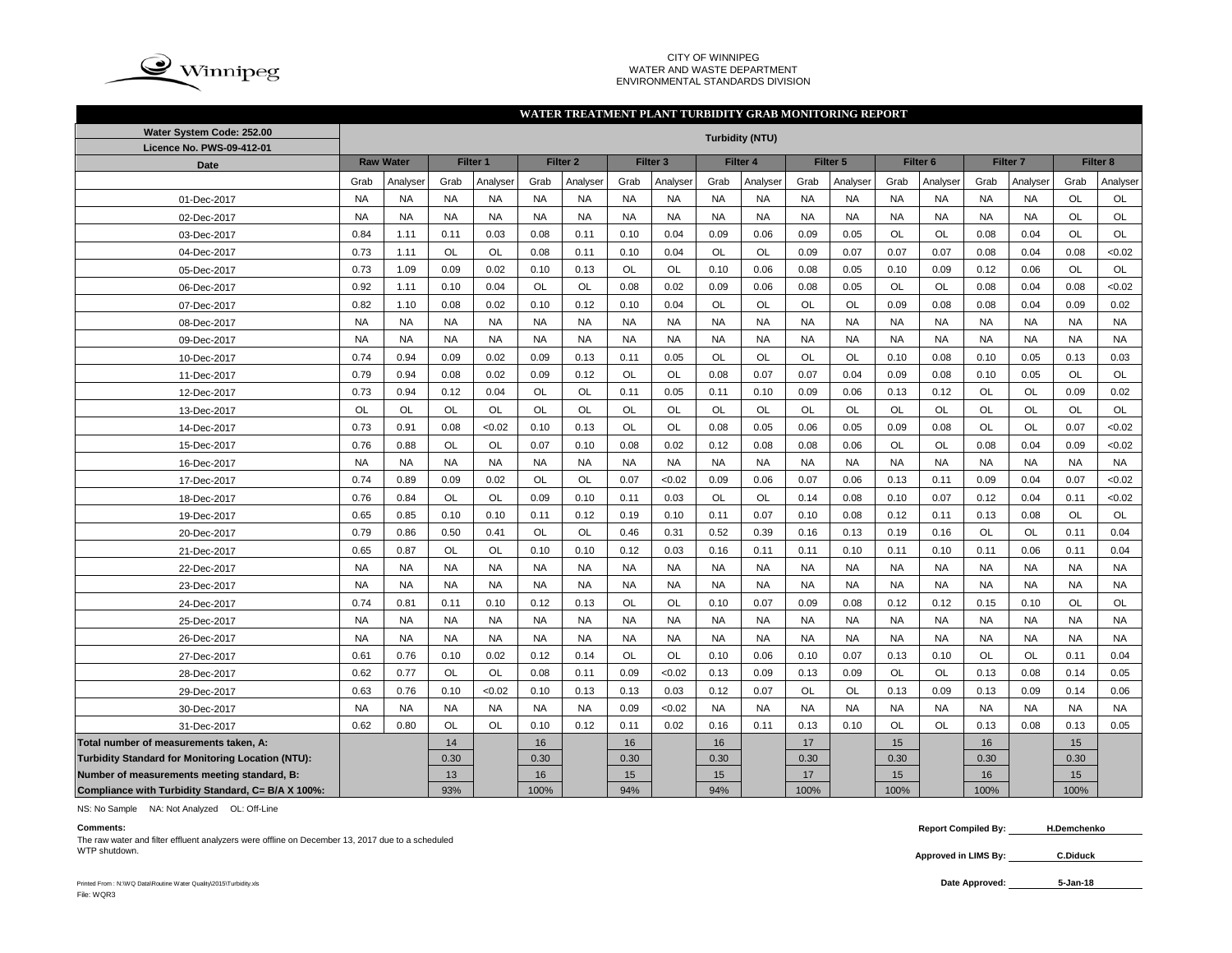

**City Of Winnipeg**

Water and Waste Department Water Services

WATER TREATMENT PLANT FREE CHLORINE ON-LINE MONITORING REPORT

Deacon Booster Pumping Station

Water System Code: **252.00** Licence Number: **PWS-09-412-01**

Report Created: 01 January 2018 Report Period: December 2017

|                                             | <b>BRANCH1</b><br>[mg/L] |         | <b>BRANCH2</b><br>[mg/L] |         |
|---------------------------------------------|--------------------------|---------|--------------------------|---------|
| Date                                        | Average                  | Minimum | Average                  | Minimum |
| 01/12/2017                                  | 1.11                     | 0.94    | 1.00                     | 0.91    |
| 02/12/2017                                  | 1.00                     | 0.93    | 1.06                     | 0.99    |
| 03/12/2017                                  | 1.01                     | 0.97    | 1.09                     | 1.01    |
| 04/12/2017                                  | 0.96                     | 0.88    | 1.05                     | 0.98    |
| 05/12/2017                                  | 0.90                     | 0.84    | 0.99                     | 0.94    |
| 06/12/2017                                  | 0.88                     | 0.81    | 0.94                     | 0.74    |
| 07/12/2017                                  | 0.90                     | 0.82    | 0.98                     | 0.86    |
| 08/12/2017                                  | 0.92                     | 0.84    | 1.01                     | 0.93    |
| 09/12/2017                                  | 0.96                     | 0.87    | 1.05                     | 0.90    |
| 10/12/2017                                  | 0.90                     | 0.78    | 0.97                     | 0.85    |
| 11/12/2017                                  | 0.96                     | 0.87    | 1.02                     | 0.94    |
| 12/12/2017                                  | 0.89                     | 0.82    | 0.92                     | 0.85    |
| 13/12/2017                                  | 0.84                     | 0.67    | 0.88                     | 0.66    |
| 14/12/2017                                  | 1.03                     | 0.88    | 1.13                     | 1.02    |
| 15/12/2017                                  | 1.05                     | 0.92    | 1.11                     | 0.97    |
| 16/12/2017                                  | 0.96                     | 0.88    | 1.07                     | 0.99    |
| 17/12/2017                                  | 0.92                     | 0.84    | 1.05                     | 0.97    |
| 18/12/2017                                  | 0.94                     | 0.82    | 1.09                     | 1.02    |
| 19/12/2017                                  | 0.94                     | 0.86    | 1.10                     | 0.98    |
| 20/12/2017                                  | 1.08                     | 1.00    | 1.09                     | 1.00    |
| 21/12/2017                                  | 1.19                     | 1.10    | 1.08                     | 1.04    |
| 22/12/2017                                  | 1.17                     | 1.06    | 1.08                     | 1.01    |
| 23/12/2017                                  | 1.06                     | 0.95    | 1.03                     | 0.96    |
| 24/12/2017                                  | 1.02                     | 0.93    | 1.04                     | 0.95    |
| 25/12/2017                                  | 1.05                     | 0.96    | 1.00                     | 0.85    |
| 26/12/2017                                  | 1.08                     | 0.99    | 1.05                     | 0.99    |
| 27/12/2017                                  | 1.06                     | 0.94    | 1.06                     | 0.95    |
| 28/12/2017                                  | 1.03                     | 0.93    | 1.17                     | 1.09    |
| 29/12/2017                                  | 1.08                     | 1.00    | 1.19                     | 1.13    |
| 30/12/2017                                  | 1.04                     | 0.95    | 1.13                     | 1.07    |
| 31/12/2017                                  | 1.01                     | 0.95    | 1.10                     | 1.07    |
| Total Number of Measurements, A:            |                          | 21601   |                          | 21601   |
| Minimum Free Chlorine Standard:             |                          | $0.5\,$ |                          | 0.5     |
| Number of Measurements Meeting Standard, B: |                          | 21601   |                          | 21601   |
| COMPLIANCE, $C = B/A \times 100\%$ :        |                          | 100.00  |                          | 100.00  |

File Path: N:\Water Treatment Branch\Administration\Reports\Regulatory Submissions\Chlorine\2017\12-December

Submitted By (Print): D.Merredew

Signature: Original signed by D.Merredew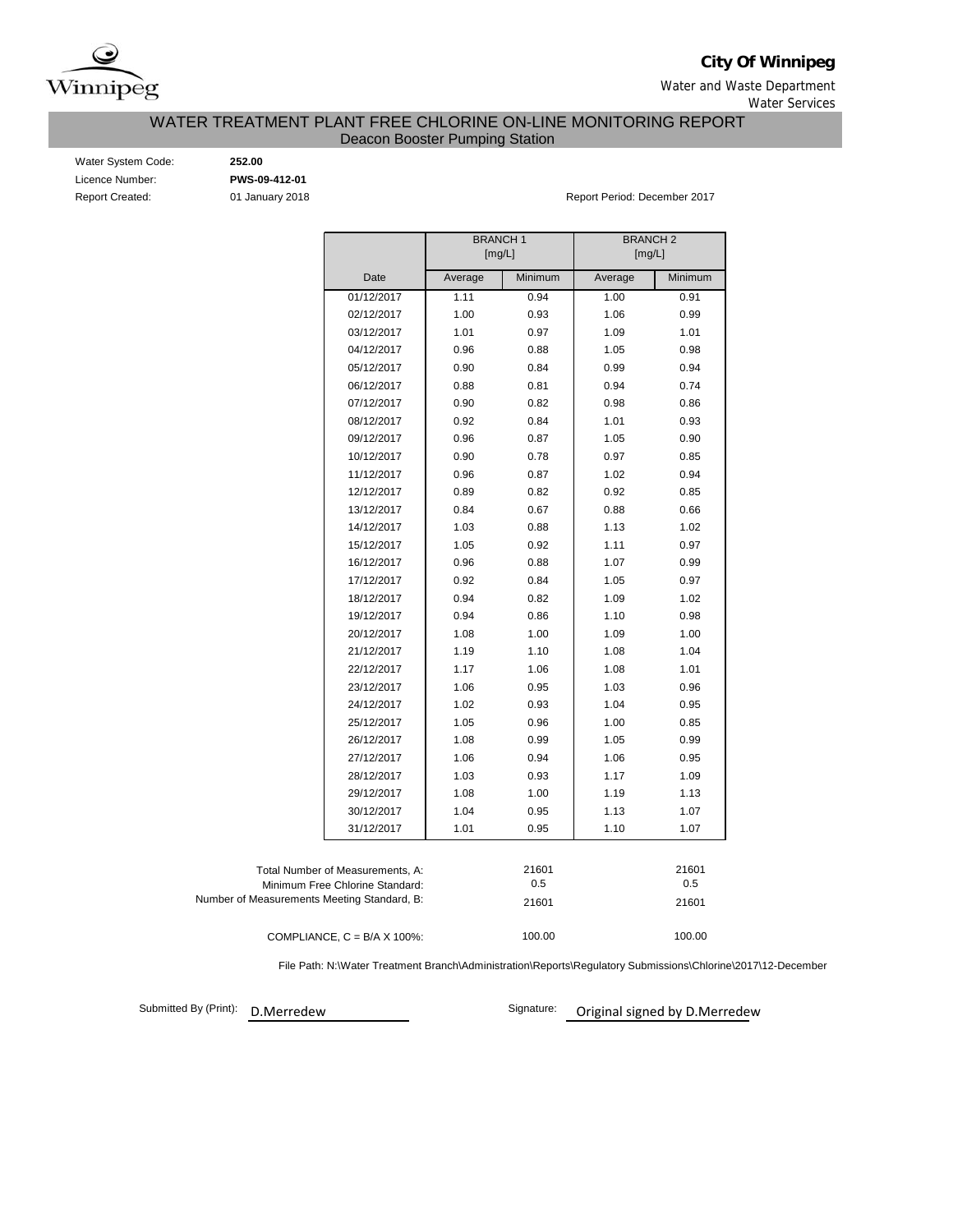| CITY OF WINNIPEG<br>WATER AND WASTE DEPARTMENT<br>$\clubsuit$ Winnipeg<br>ENVIRONMENTAL STANDARDS DIVISION |           |                                                                                           |           |           |                      |                                 |  |  |  |  |
|------------------------------------------------------------------------------------------------------------|-----------|-------------------------------------------------------------------------------------------|-----------|-----------|----------------------|---------------------------------|--|--|--|--|
| WATER TREATMENT PLANT CHLORINE GRAB MONITORING REPORT                                                      |           |                                                                                           |           |           |                      |                                 |  |  |  |  |
| Water System Code: 252.00                                                                                  |           |                                                                                           |           |           |                      |                                 |  |  |  |  |
| <b>Licence No. PWS-09-412-01</b>                                                                           |           | Deacon Booster Pumping Station Branch 1<br><b>Deacon Booster Pumping Station Branch 2</b> |           |           |                      |                                 |  |  |  |  |
| <b>Date</b>                                                                                                |           | <b>Total Chlorine</b><br>Free Chlorine (mg/L)                                             |           |           | Free Chlorine (mg/L) | <b>Total Chlorine</b><br>(mg/L) |  |  |  |  |
|                                                                                                            | Analyser  | Grab                                                                                      | Grab      | Analyser  | Grab                 | Grab                            |  |  |  |  |
| 01-Dec-2017                                                                                                | <b>NA</b> | <b>NA</b>                                                                                 | <b>NA</b> | NA        | NA                   | <b>NA</b>                       |  |  |  |  |
| 02-Dec-2017                                                                                                | <b>NA</b> | <b>NA</b>                                                                                 | <b>NA</b> | <b>NA</b> | NA                   | <b>NA</b>                       |  |  |  |  |
| 03-Dec-2017                                                                                                | 1.01      | 1.03                                                                                      | 1.17      | 1.10      | 1.09                 | 1.27                            |  |  |  |  |
| 04-Dec-2017                                                                                                | 0.95      | 1.01                                                                                      | 1.18      | 1.05      | 1.07                 | 1.28                            |  |  |  |  |
| 05-Dec-2017                                                                                                | 0.91      | 0.96                                                                                      | 1.11      | 0.95      | 1.02                 | 1.25                            |  |  |  |  |
| 06-Dec-2017                                                                                                | 0.89      | 0.94                                                                                      | 1.05      | 0.95      | 0.96                 | 1.14                            |  |  |  |  |
| 07-Dec-2017                                                                                                | 0.90      | 0.92                                                                                      | 1.07      | 0.96      | 0.99                 | 1.16                            |  |  |  |  |
| 08-Dec-2017                                                                                                | <b>NA</b> | <b>NA</b>                                                                                 | <b>NA</b> | <b>NA</b> | NA                   | <b>NA</b>                       |  |  |  |  |
| 09-Dec-2017                                                                                                | <b>NA</b> | <b>NA</b>                                                                                 | <b>NA</b> | <b>NA</b> | <b>NA</b>            | <b>NA</b>                       |  |  |  |  |
| 10-Dec-2017                                                                                                | 0.90      | 0.93                                                                                      | 1.12      | 0.97      | 0.99                 | 1.18                            |  |  |  |  |
| 11-Dec-2017                                                                                                | 0.98      | 0.97                                                                                      | 1.23      | 1.03      | 1.12                 | 1.28                            |  |  |  |  |
| 12-Dec-2017                                                                                                | 0.89      | 0.95                                                                                      | 1.13      | 0.93      | 0.98                 | 1.20                            |  |  |  |  |
| 13-Dec-2017                                                                                                | OL        | OL                                                                                        | <b>OL</b> | OL        | OL                   | OL                              |  |  |  |  |
| 14-Dec-2017                                                                                                | 1.03      | 1.07                                                                                      | 1.29      | 1.09      | 1.15                 | 1.31                            |  |  |  |  |
| 15-Dec-2017                                                                                                | 1.16      | 1.16                                                                                      | 1.38      | 1.21      | 1.19                 | 1.40                            |  |  |  |  |
| 16-Dec-2017                                                                                                | <b>NA</b> | NA.                                                                                       | <b>NA</b> | <b>NA</b> | NA.                  | NA.                             |  |  |  |  |
| 17-Dec-2017                                                                                                | 0.91      | 0.95                                                                                      | 1.08      | 1.04      | 1.06                 | 1.20                            |  |  |  |  |
| 18-Dec-2017                                                                                                | 0.94      | 1.05                                                                                      | 1.18      | 1.11      | 1.11                 | 1.22                            |  |  |  |  |
| 19-Dec-2017                                                                                                | 0.91      | 1.00                                                                                      | 1.21      | 1.08      | 1.14                 | 1.31                            |  |  |  |  |
| 20-Dec-2017                                                                                                | 1.10      | 1.04                                                                                      | 1.23      | 1.03      | 1.07                 | 1.26                            |  |  |  |  |
| 21-Dec-2017                                                                                                | 1.20      | 1.18                                                                                      | 1.43      | 1.09      | 1.15                 | 1.32                            |  |  |  |  |
| 22-Dec-2017                                                                                                | <b>NA</b> | <b>NA</b>                                                                                 | <b>NA</b> | <b>NA</b> | <b>NA</b>            | <b>NA</b>                       |  |  |  |  |
| 23-Dec-2017                                                                                                | <b>NA</b> | <b>NA</b>                                                                                 | <b>NA</b> | <b>NA</b> | NA                   | <b>NA</b>                       |  |  |  |  |
| 24-Dec-2017                                                                                                | 1.00      | 1.09                                                                                      | 1.27      | 0.95      | 1.01                 | 1.24                            |  |  |  |  |
| 25-Dec-2017                                                                                                | NA        | NA.                                                                                       | NA.       | NA.       | NA.                  | NA.                             |  |  |  |  |
| 26-Dec-2017                                                                                                | <b>NA</b> | <b>NA</b>                                                                                 | <b>NA</b> | <b>NA</b> | <b>NA</b>            | <b>NA</b>                       |  |  |  |  |
| 27-Dec-2017                                                                                                | 1.08      | 1.14                                                                                      | 1.32      | 1.03      | 1.06                 | 1.27                            |  |  |  |  |
| 28-Dec-2017                                                                                                | 1.07      | 1.17                                                                                      | 1.34      | 1.20      | 1.19                 | 1.43                            |  |  |  |  |
| 29-Dec-2017                                                                                                | 1.11      | 1.12                                                                                      | 1.30      | 1.17      | 1.21                 | 1.45                            |  |  |  |  |
| 30-Dec-2017                                                                                                | <b>NA</b> | <b>NA</b>                                                                                 | <b>NA</b> | <b>NA</b> | <b>NA</b>            | <b>NA</b>                       |  |  |  |  |
| 31-Dec-2017                                                                                                | 0.97      | 1.11                                                                                      | 1.28      | 1.10      | 1.15                 | 1.39                            |  |  |  |  |
| Total number of measurements taken, A:                                                                     |           | 20                                                                                        |           |           | 20                   |                                 |  |  |  |  |
| Chlorine Standard for Monitoring Location (mg/L):                                                          |           | 0.50                                                                                      |           |           | 0.50                 |                                 |  |  |  |  |
| Number of measurements meeting standard, B:                                                                |           | 20                                                                                        |           |           | 20                   |                                 |  |  |  |  |
| Compliance with Chlorine Standard, C= B/A X 100%:                                                          |           | 100%                                                                                      |           |           | 100%                 |                                 |  |  |  |  |

NS: No Sample NA: Not Analyzed OL: Off-Line

**Printed From : N:\WQ Data\Routine Water Quality\2016\Chlorine.xls** File: WQR3

| Comments:                                                                             | <b>Report Compiled By:</b> | H.Demchenko |  |
|---------------------------------------------------------------------------------------|----------------------------|-------------|--|
| Branch I and II were offline on December 13, 2017, due to a                           |                            |             |  |
| scheduled WTP shutdown. Branch I was offline on December 20,<br>2017 for maintenance. | Approved in LIMS By:       | C.Diduck    |  |
|                                                                                       |                            |             |  |
| Printed From: N:\WQ Data\Routine Water Quality\2016\Chlorine.xls                      | Date Approved:             | 5-Jan-18    |  |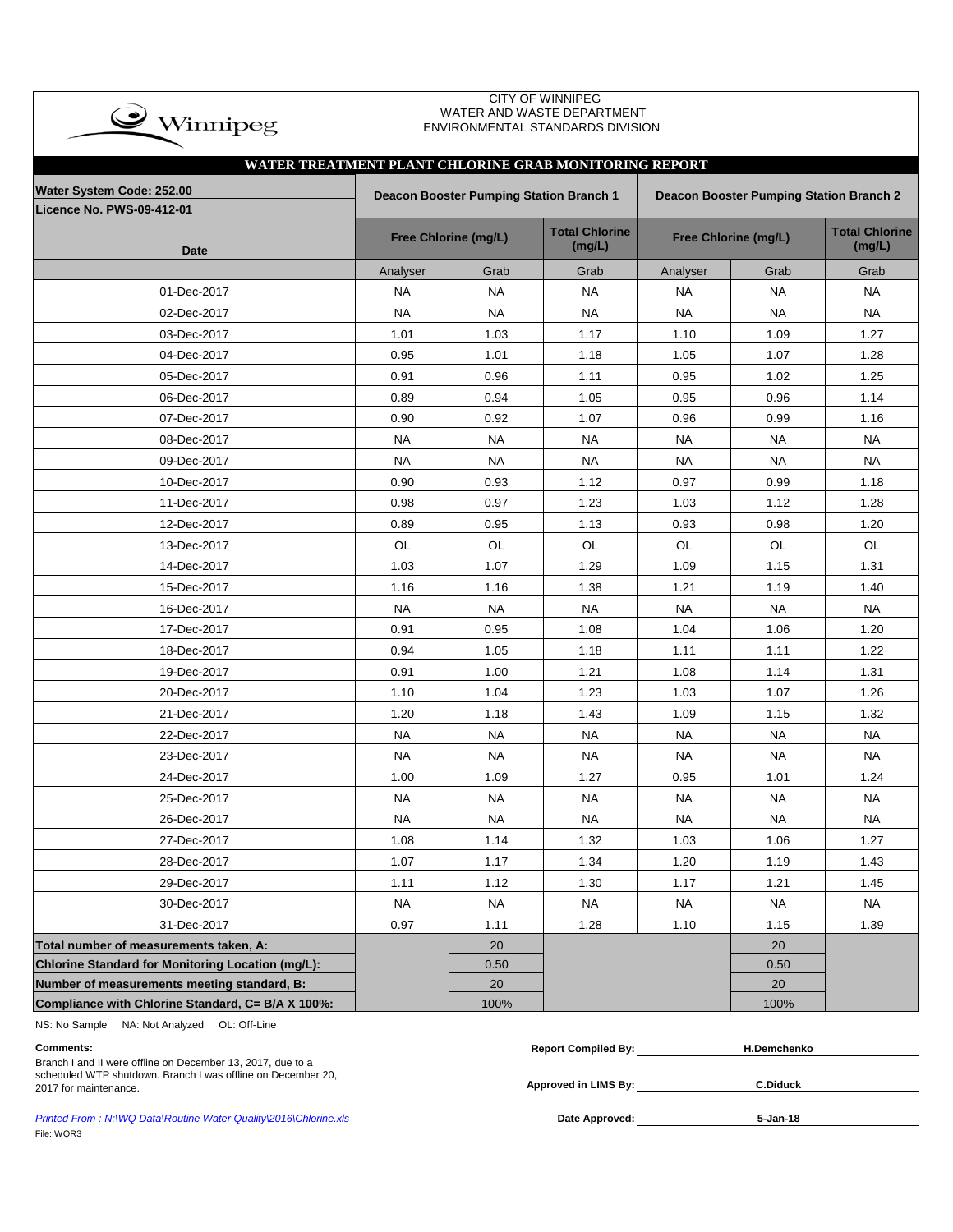

## **CITY OF WINNIPEG**WATER AND WASTE DEPARTMENT

Water System Code: **252.00**

 Licence Number:**PWS-09-412-01**

WATER TREATMENT PLANT UV REPORTWATER SERVICES

Report Period: **December 2017** Report Created: **Monday, January 01, 2018**

**% Volume Treated To**Untreated Below To Below To Below To Total Below To Total Puntreated Below To Total IUntreated Below To Total Below To Total Puntreated Below To Puntreated Below To Below To Below To Total Below To Total Below To Total Bel **Dose**0.00 0.00 0.00 0.00 76.32 76.32 0.00 0.00 0.00 0.00 0.00 45.76 45.76 0.00 0.00 0.00 0.00 69.93 0.00 192.01 192.01 100.000.00 0.00 0.00 0.00 76.36 76.36 0.00 0.00 0.00 0.00 0.00 45.68 45.68 0.00 0.00 0.00 0.00 69.94 0.00 191.99 191.99 100.00 $100.00$ 0.00 0.00 0.00 0.00 76.43 76.43 0.00 0.00 0.00 0.00 0.00 45.72 45.72 0.00 0.00 0.00 0.00 69.93 0.00 192.08 192.08 100.000.00 0.00 0.00 0.00 75.85 75.85 0.00 0.00 0.00 0.00 0.00 45.99 45.99 0.00 0.00 0.00 0.00 70.17 0.00 192.01 192.01 100.000.00 0.00 0.00 0.00 75.78 75.78 0.00 0.00 0.00 0.00 0.00 46.11 46.11 0.00 0.00 0.00 0.00 70.15 0.00 192.05 192.05 100.000.00 0.00 0.00 0.00 74.44 74.44 0.00 0.00 0.00 0.00 0.00 47.07 47.07 0.00 0.00 0.00 0.00 63.41 0.00 184.92 184.92 100.000.00 0.00 0.00 0.00 68.06 68.06 0.00 0.00 0.00 0.00 0.00 56.75 56.75 0.00 0.00 0.00 0.00 57.07 0.00 181.88 181.88 100.000.00 0.00 0.00 0.00 75.00 75.00 0.00 0.00 0.00 0.00 0.00 50.83 50.83 0.00 0.00 0.00 0.04 56.19 0.00 182.01 182.05 99.980.00 0.00 0.00 0.00 0.00 74.87 74.87 0.00 0.00 0.00 0.00 0.00 50.73 50.73 0.00 0.00 0.00 0.00 0.00 56.40 56.40 0.00 0.00 182.00 182.00 100.00 0.00 0.00 0.00 0.00 74.79 74.79 0.00 0.00 0.00 0.00 0.00 50.65 50.65 0.00 0.00 0.00 0.00 56.57 0.00 182.02 182.02 100.000.00 0.00 0.00 0.00 74.90 74.90 0.00 0.00 0.00 0.00 0.00 50.73 50.73 0.00 0.00 0.00 0.00 56.38 0.00 182.01 182.01 100.000.00 0.00 0.00 0.00 74.83 74.83 0.00 0.00 0.00 0.00 0.00 50.64 50.64 0.00 0.00 0.00 0.00 56.51 0.00 181.98 181.98 100.00100.00 0.00 0.00 0.00 0.00 0.00 45.34 45.34 0.00 0.00 0.00 0.00 0.00 38.87 38.87 0.00 0.00 0.00 0.00 0.00 32.40 32.40 0.00 0.00 116.62 116.62 100.00 0.00 0.00 0.00 0.00 0.00 75.10 75.10| 0.00 0.00 0.00 0.00 0.00 50.76 50.76| 0.00 0.00 0.00 0.00| 0.00 57.13 57.13| 0.00 0.00 182.99 182.99| 100.00 0.00 0.00 0.00 0.00 74.97 74.97 0.00 0.00 0.00 0.00 0.00 50.75 50.75 0.00 0.00 0.00 0.00 57.21 0.00 182.92 182.92 100.000.00 0.00 32.39 0.00 65.37 65.37 0.53 0.00 0.53 0.00 0.00 65.18 65.18 0.29 0.38 0.78 0.03 17.64 0.14 180.96 181.96 99.450.00 0.00 48.05 0.00 60.68 60.68 0.00 0.00 0.00 0.00 0.00 72.26 72.26 0.00 0.00 0.00 0.00 0.00 0.00 181.00 181.00 100.000.00 0.00 49.16 0.00 62.68 62.68 0.00 0.12 0.12 0.00 0.00 73.34 73.34 0.00 0.00 0.00 0.00 0.00 0.00 185.31 185.31 100.000.00 0.00 29.81 0.00 38.96 38.96 0.00 17.98 17.98 0.00 0.00 65.67 65.67 0.04 0.08 0.12 0.00 31.90 0.00 184.39 184.43 99.980.00 0.00 32.37 0.00 0.73 0.73 0.00 43.25 43.25 0.00 0.00 59.69 59.69 0.00 0.00 0.00 0.00 46.57 0.00 182.60 182.60 100.00100.00 0.00 0.00 74.41 74.41| 0.00 0.00 0.00 0.00| 0.00 43.81 43.81| 0.00 0.00 66.80 66.80| 0.00 0.00 0.00 0.00| 0.00 0.00| 0.00 0.00| 0.00 0.00| 0.00 185.02 185.02| 100.00 0.00 0.00 72.77 0.00 0.00 0.00 0.00 42.72 42.72 0.00 0.00 65.20 65.20 0.00 0.00 0.00 0.00 0.00 0.00 180.69 180.69 100.000.00 0.05 68.62 0.00 0.00 0.00 0.11 39.87 39.98 0.00 0.00 61.16 61.16 0.00 0.00 0.00 0.00 0.00 0.00 169.65 169.81 99.910.00 0.00 66.57 0.00 0.00 0.00 0.00 39.54 39.54 0.00 0.03 39.43 39.45 0.04 21.10 21.15 0.00 0.00 0.00 166.65 166.72 99.960.00 0.00 67.95 0.00 0.00 0.00 0.00 38.05 38.05 0.00 0.00 56.91 56.91 0.00 0.00 0.00 0.00 0.00 0.00 162.91 162.91 100.000.00 0.00 71.81 0.00 0.00 0.00 0.00 41.16 41.16 0.00 0.00 58.52 58.52 0.00 0.00 0.00 0.00 0.00 0.00 171.50 171.50 100.00100.00 0.00 0.00 70.88 0.00 0.00 0.00 0.00 44.69 44.69 0.00 0.00 37.66 37.66 0.00 21.74 21.74 0.00 0.00 0.00 174.97 174.97 100.000.00 0.00 60.89 0.00 23.00 23.00 0.00 57.17 57.17 0.00 0.00 0.00 0.00 0.00 37.48 37.48 0.00 0.00 0.00 178.54 178.54 100.000.00 0.00 49.87 49.87| 0.00 0.00 62.22 62.22| 0.00 0.00 70.73 70.73| 0.00 0.00 0.00 0.00| 0.00 0.00| 0.00 0.00| 0.00 0.00| 0.00 0.00| 0.00 0.00| 0.00 182.82 182.82| 100.00 0.00 0.00 50.15 0.00 62.70 62.70 0.00 71.18 71.18 0.00 0.00 0.00 0.00 0.00 0.00 0.00 0.00 0.00 0.00 184.03 184.03 100.00100.00 0.00 0.00 50.10 50.10| 0.00 0.00 62.75 62.75| 0.00 7.017 71.17| 0.00 0.00 0.00 0.00| 0.00 0.00 0.00| 0.00 0.00 0.00 0.00 0.00 0.00 184.02 184.02 100.00 0.030.07 995.50 995.61 0.15 1.16 0.000.00 0.00 0.00 0.00 0.00 0.00 0.00 0.00 0.00 31/12/2017 94.94 50.10 0.00 0.00 0.00 0.00 0.00 0.00 30/12/2017 95.06 50.15 0.00 0.00 0.00 0.00 0.00 0.00 29/12/2017 95.03 49.87 0.00 0.00 0.00 0.00 0.00 0.00 28/12/2017 95.17 60.89 0.00 0.00 0.000.00 0.00 0.00 0.00 0.00 0.00 0.00 0.00 0.00 27/12/2017 95.09 70.88 0.00 0.00 0.00 0.00 0.00 0.00 26/12/2017 94.89 71.81 0.00 0.00 0.00 0.00 0.00 0.07 25/12/2017 94.91 67.95 0.00 0.00 0.00 0.00 0.00 0.00 24/12/2017 95.01 66.57 0.00 0.00 0.000.00 0.00 0.00 0.00 0.00 0.00 0.00 0.00 0.00 23/12/2017 95.05 68.67 0.00 0.00 0.00 0.00 0.00 0.16 22/12/2017 95.05 72.77 0.00 0.00 0.00 0.00 46.57 0.00 21/12/2017 94.97 74.41 0.00 0.00 0.00 0.00 0.00 0.00 20/12/2017 94.65 32.37 0.00 0.00 0.000.00 0.00 0.00 0.00 0.00 0.00 0.00 0.00 0.00 19/12/20177| 95.40 | 0.00 0.00 29.81 29.81| 0.00 0.00 38.96 38.96| 0.00 0.00 17.98 17.98| 0.00 0.00 65.67 65.67| 0.00 0.04 0.08 0.12| 0.00 0.00 31.90 31.90| 0.00 0.04 0.08 0.12| 0.00 0.00 31.90| 0.00 0.04 18/12/2017 95.32 49.16 0.00 0.00 0.11 0.03 17.71 0.86 17/12/2017 94.64 48.05 0.00 0.00 0.00 0.00 0.00 0.00 16/12/2017 94.69 32.39 0.00 0.00 0.00 0.00 57.13 0.00 15/12/20177| 94.75 | 0.00 0.00 0.00 0.00| 0.00 0.00 74.97 74.97| 0.00 0.00 0.00 0.00| 0.00 0.00 50.75 50.75| 0.00 0.00 0.00 0.00 0.00 0.00 57.21 57.21| 0.00 0.00 14/12/20177 94.34 | 0.00 0.00 0.00 0.00 0.00 0.00 0.00 0.00 0.00 0.00 56.51 0.00 13/12/2017 93.60 0.00 0.00 0.00 0.00 0.00 32.40 0.00 12/12/2017 94.07 0.00 0.00 0.00 0.00 0.00 56.57 0.00 11/12/20177| 94.39 | 0.00 0.00 0.00 0.00| 0.00 0.00 74.90 74.90| 0.00 0.00 0.00 0.00 0.00 0.00 50.73 50.73| 0.00 0.00 0.00 0.00 0.00 0.00 0.00 56.38 56.38| 0.00 0.00 10/12/2017 94.10 0.00 0.00 0.00 0.00 0.00 56.23 0.04 09/12/20177| 94.50 | 0.00 0.00 0.00 0.00| 0.00 0.00 74.87 74.87| 0.00 0.00 0.00 0.00 0.00 50.00 50.73 50.73| 0.00 0.00 0.00 0.00 0.00 0.00 0.00 56.40 56.40| 0.00 0.00 0.00 08/12/201771 94.22 I 0.00 0.00 0.00 0.00I 0.00 0.00 75.00 75.00I 0.00 0.00 0.00 63.41 0.00 07/12/20177| 94.04 | 0.00 0.00 0.00 0.00| 0.00 0.00 68.06 68.06| 0.00 0.00 0.00| 0.00 0.00 56.75 56.75| 0.00 0.00 0.00 0.00 0.00 0.00 57.07 57.07| 0.00 0.00 0.00 06/12/2017 93.96 0.00 0.00 0.00 0.00 0.00 70.17 0.00 05/12/2017 93.92 0.00 0.00 0.00 0.00 0.00 70.15 0.00 04/12/20177 93.98 | 0.00 0.00 0.00 0.00| 0.00 0.00 75.85 75.85| 0.00 0.00 0.00 69.94 0.00 03/12/20177| 93.69 | 0.00 0.00 0.00 0.00| 0.00 0.00 76.43 76.43| 0.00 0.00 0.00 0.00 0.00 0.00 45.72 45.72| 0.00 0.00 0.00 0.00 0.00 0.00 0.00 69.93 69.93| 0.00 0.00 02/12/2017 93.85 0.00 0.00 0.00 **Untreated** d Below To Total Untreated Below To Total Untreated Below 01/12/20177| 93.93 | 0.00 0.00 0.00 0.00| 0.00 0.00 76.32 76.32| 0.00 0.00 0.00 0.00| 0.00 0.00 45.76 45.76| 0.00 0.00 0.00 0.00 0.00 0.00 0.00 69.93 69.93| 0.00 0.00 Total**Untreated** Below To Total Untreated **UVR-D400A UVR-D500A UVR-D600A Total**Date $\%$ % | Water Volume [ML] | Water Volume [ML] | Water Volume [ML] | Water Volume [ML] | Water Volume [ML] | Water Volume [ML] | Water Volume [ML] **TransmittanceUVR-D100A UVR-D200A UVR-D300A**

0.00 0.05 895.83 0.00 1532.14 1532.14 0.64 621.44 622.08 0.00 0.03 1448.85 1448.87 0.38 80.79 81.27 0.07 995.50 0.15 5574.54 5575.85

### **Water Volume [%]:**

0.00 %0.02 %99.98 %To DoseBelow DoseUntreated:

**Total [ML]:** 0.00 0.05 895.83 <u>895.88 0.00</u> 0.00 1532.14 1532.14 0.00 0.64 621.44 622.08 0.00 0.03 1448.85 1448.87 <sub>0.11</sub>

Submitted By (Print): D.Merredew **Signature: Criginal signed by D. Merredew Signature: Criginal signed by D. Merredew**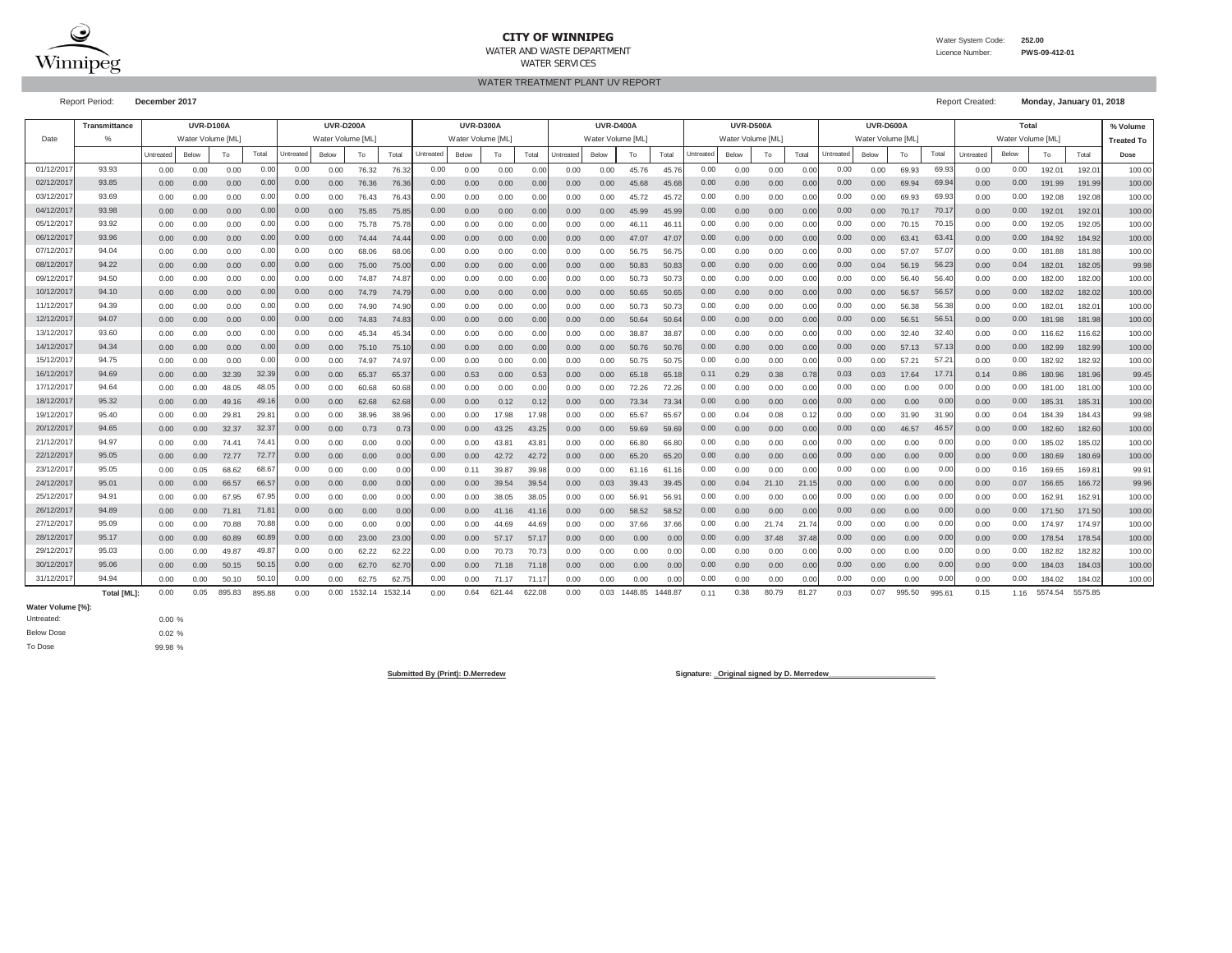

Water and Waste Department • Service des eaux et des déchets

Monday, December 18, 2017 **Our Incident/Report No: 05-2017**  LIMS Reference No: **51471**

Mr. Derek Clarke Incident Date: **December 5, 2017**  Drinking Water Officer Manitoba Sustainable Development, Office of Drinking Water Box 6000 Gimli, MB R0C 1B0

# **RE: CORRECTIVE ACTION REPORT**

| <b>WATER SYSTEM, CODE</b><br><b>LOCATION OF NON-COMPLIANT INCIDENT</b><br><b>INCIDENT REPORTED BY</b><br><b>TYPE OF NON-COMPLIANT INCIDENT</b><br><b>DESCRIPTION OF CORRECTIVE ACTIONS</b> | Winnipeg Public Water System, 252.00<br><b>Winnipeg 3-Dist SW04</b><br>Courtney Diduck, Analytical Services Branch Head<br>Low positive Total Coliform (<10 per100mL), 3 MR 41/2007<br><b>Environmental Standards:</b><br>AS SOON AS POSSIBLE: Re-sampled original location until two<br>consecutive negative results were reported. Also tested for<br>turbidity, free/total chlorine, temperature and contacted the ODW. |
|--------------------------------------------------------------------------------------------------------------------------------------------------------------------------------------------|----------------------------------------------------------------------------------------------------------------------------------------------------------------------------------------------------------------------------------------------------------------------------------------------------------------------------------------------------------------------------------------------------------------------------|
| <b>TEST RESULTS</b>                                                                                                                                                                        | See Attached                                                                                                                                                                                                                                                                                                                                                                                                               |

NOTES/COMMENTS:

1. UP/DOWN STREAM testing performed when EC is >0 /100mL, TC is >10 /100mL or when resample/consecutive sample is positive for EC or TC or as directed by the Manager of Environmental Standards Division and/or the Office of Drinking Water

## **EMERGENCY REPORTING IS REQUIRED WHERE A POTENTIAL HEALTH RISK IS INVOLVED. FOLLOW THE INSTRUCTIONS OF YOUR DRINKING WATER OFFICER ON SITUATIONS REQUIRING IMMEDIATE REPORTING**

N:\Environmental Standards\Analytical Services\Government Agencies\Office of Drinking Water\Corrective Action Reports